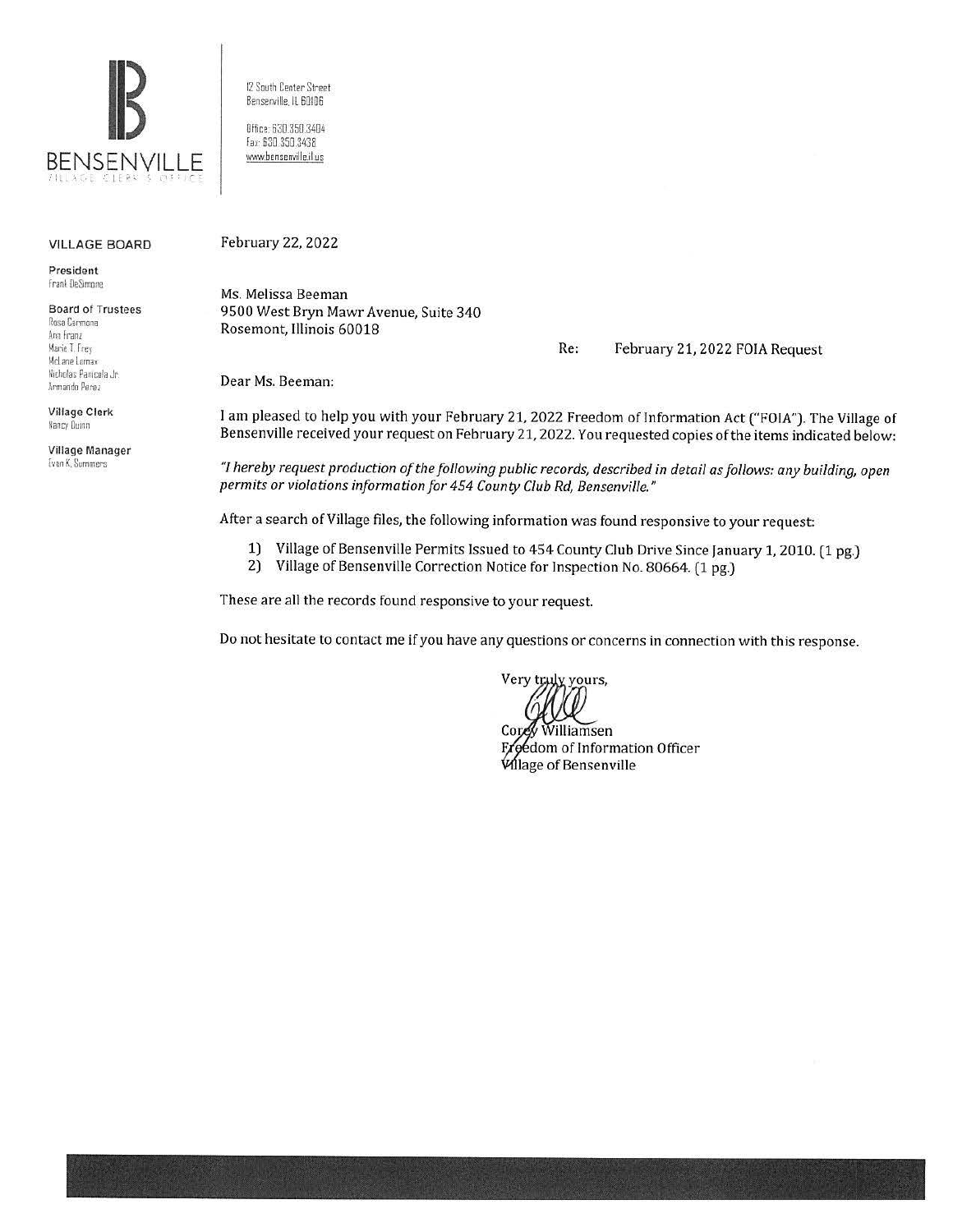### **IB VILLAGE OF BENSENVILLE**<br>**FREEDOM OF INFORMATION A FREEDOM OF INFORMATION ACT**  BENSENVILLE **REQUEST FORM**

### **TO:** *COREY WILLIAMSEN FROM:* **Name Melissa Beeman**

*Freedom of Information Officer Freedom of Information Officer*<br> *Village of Bensenville*<br> *Village of Bensenville*<br> *Village of Bensenville*<br> *Phone* 847-243-4300

Rosemont, IL 60018

*12* S. *Center Street* Phone 84 7-243-4300

*Bensenville, IL* 60106 **E-Mail melissab@ventureonere.com** 

### *TITLES OR DESCRIPTION OF RECORDS REQUESTED (Please Inc/11de Date of Birth and Case Number for Police Records):*

I hereby request production of the following public records, described in detail as follows: any building, open permits or violations information for 454 Country Club Rd, Bensenville The document request will not be used for commercial purposes.

THIS REQUEST IS FOR A COMMERCIAL PURPOSE *(You must state whether your request is for a commercial purpose*. A request is for a "commercial purpose" if all or any part of the information will be used in any form for sale, resale, or solicitation or advertisement for sales or services. Failure to disclose whether a request is for a commercial purpose is a prosecutable violation of FOIA.)

| Would like your request delivered via: $\sqrt{\phantom{a}}$ E-Mail U.S. Mail Pick-Up*                  |  |
|--------------------------------------------------------------------------------------------------------|--|
| *Pick-Up is available by appointment at Village Hall Monday thru Friday; between 8:00 a.m. - 5:00 p.m. |  |

I understand that any payment need be received before any documents are copied and/or mailed.

Date Signature

All FOIA responses are posted on the Village's website. Name and address of the requestor will be made public.

The first fifty (50) pages of the request arc free. The fee charge is fifteen (15) cents after the first fifty (50) pages.

Unless otherwise notified, your request for public records will be compiled within five (5) working days.

Unless otherwise notified, any request for commercial purposes will be compiled within twenty-one (21) days working days.

# ------------------------------------------------------------- **COREY WILLIAMSEN, FREEDOM OF INFORMATION OFFICER**

Telephone: (630) 350-3404 Facsimile: (630) 350-3438 E-mail Address: F01Arequest@bensenville.il.us

*z}zJ/z.z*  Date Request

Received

**\*\*\*For Freedom of Information Officer Use Only\*\*\***  *2/zs/zz. 1)7/z2- JJb·-*

Date Response

Due

Date Extended Response Due

Total Charges Date Documents Copied or Inspected

Received by Employee:



## 2/21/2022 *C/~.*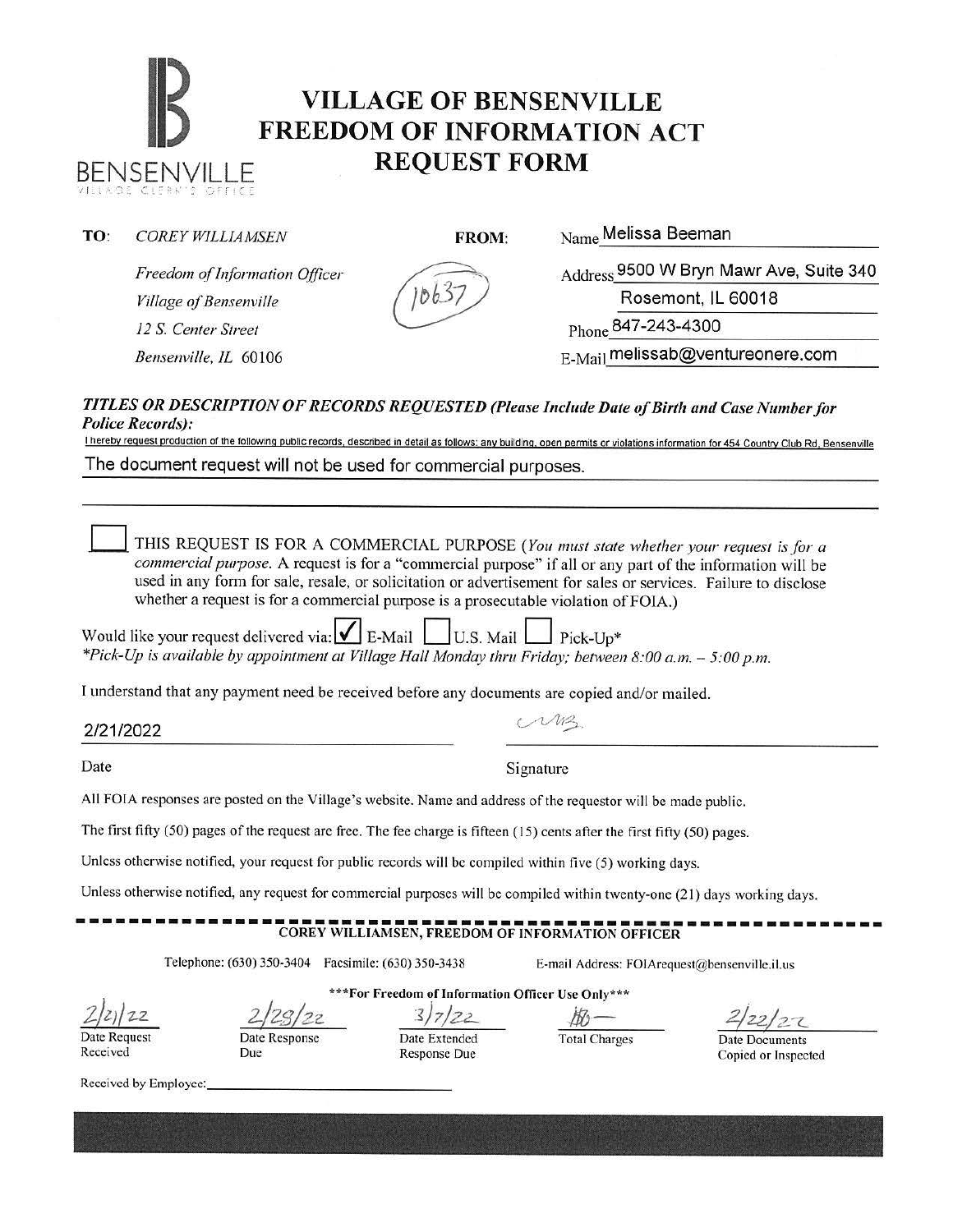| Location                     | Municipality | App Status    | User Status                | <b>Application Recy'd</b> | <b>Project/Activity Desc Line 2</b>   |
|------------------------------|--------------|---------------|----------------------------|---------------------------|---------------------------------------|
| 454 NORTH COUNTRY CLUB DRIVE | BENSENVILLE  | EXPIRED       | <b>CLOSED BY INSPECTOR</b> | 06/05/2012                | CONCRETE WORK                         |
| 454 NORTH COUNTRY CLUB DRIVE | BENSENVILLE  | <b>ACTIVE</b> | ACTIVE                     | 01/10/2013                | FOOD PROCESING IN 11                  |
| 454 NORTH COUNTRY CLUB DRIVE | BENSENVILLE  | <b>ACTIVE</b> | <b>CLOSED BY INSPECTOR</b> | 01/18/2013                | <b>FLOOR DRAINS &amp; SINK</b>        |
| 454 NORTH COUNTRY CLUB DRIVE | BENSENVILLE  | EXPIRED       | <b>CLOSED BY INSPECTOR</b> | 02/21/2013                | ELECTRICAL SERVICE & CONNECT MACHINES |

 $\langle \mathbf{R}^2 \rangle = \langle \mathbf{R}^2 \rangle = \langle \mathbf{R}^2 \rangle = \langle \mathbf{R}^2 \rangle = \langle \mathbf{R}^2 \rangle = \langle \mathbf{R}^2 \rangle = \langle \mathbf{R}^2 \rangle = \langle \mathbf{R}^2 \rangle = \langle \mathbf{R}^2 \rangle = \langle \mathbf{R}^2 \rangle = \langle \mathbf{R}^2 \rangle = \langle \mathbf{R}^2 \rangle = \langle \mathbf{R}^2 \rangle = \langle \mathbf{R}^2 \rangle = \langle \mathbf{R}^2 \rangle = \langle \mathbf{R}^2 \rangle = \langle \mathbf{R}^2 \rangle$